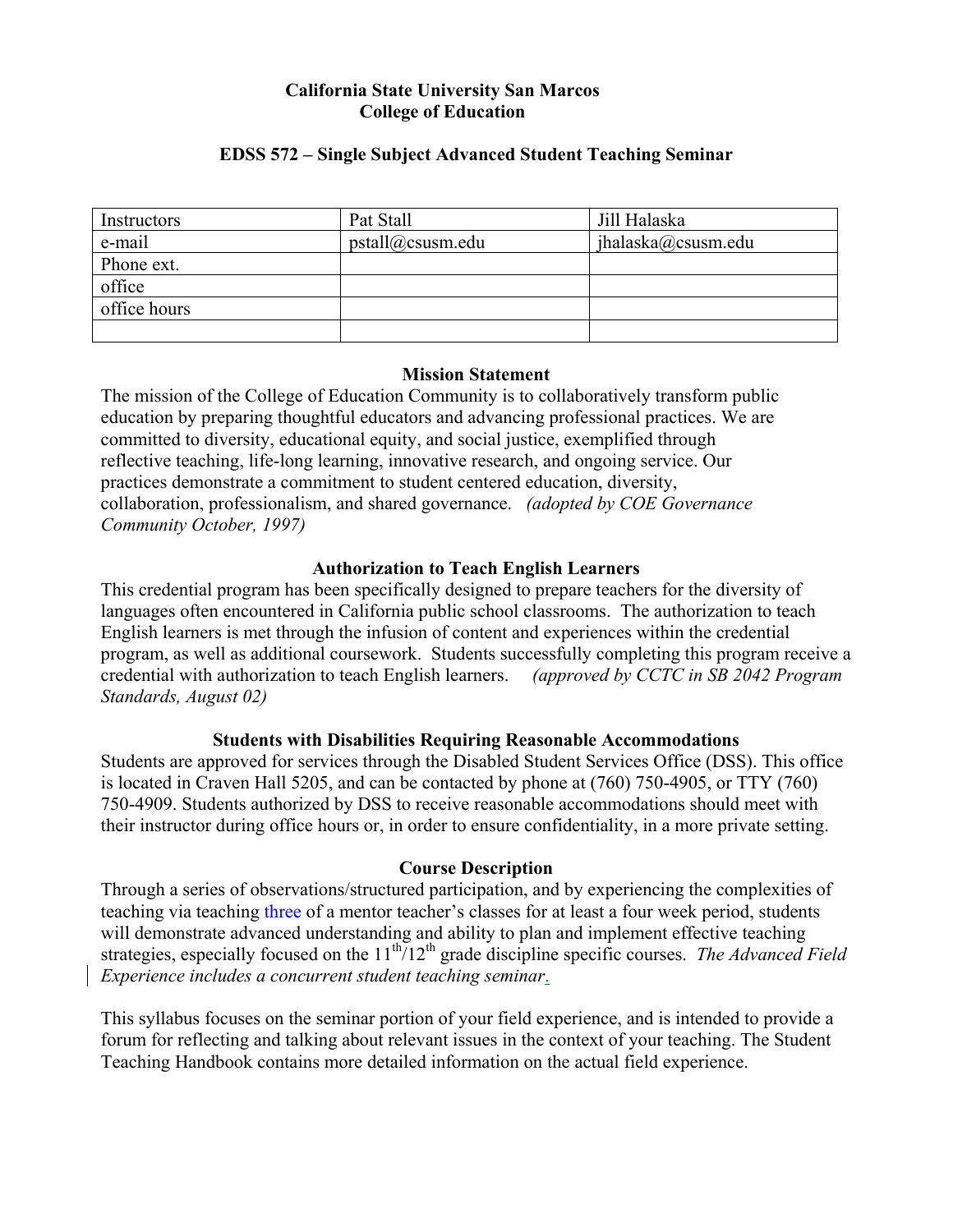# **Teacher Performance Expectation (TPE) Competencies**

You have been learning about and addressing the TPEs throughout your credential program. To reinforce their practical application, TPEs will be the foundation of the discussions about our teaching.

- A. MAKING SUBJECT MATTER COMPREHENSIBLE TO STUDENTS
- TPE 1: Specific Pedagogical Skills for Subject Matter Instruction
- TPE 1B: Subject-Specific Pedagogical Skills for Single Subject Teaching Assignments
- B. ASSESSING STUDENT LEARNING
- TPE 2: Monitoring Student Learning During Instruction
- TPE 3: Interpretation and Use of Assessments
- C. ENGAGING AND SUPPORTING STUDENTS IN LEARNING
- TPE 4: Making Content Accessible
- TPE 5: Student Engagement
- TPE 6C: Developmentally Appropriate Practices in Grades 9-12
- TPE 6D: Developmentally Appropriate Teaching Practices for Special Education:
- TPE 7: Teaching English Learners
- D. PLANNING INSTRUCTION AND DESIGNING LEARNING EXPERIENCES FOR **STUDENTS**
- TPE 8: Learning about Students
- TPE 9: Instructional Planning

E. CREATING AND MAINTAINING EFFECTIVE ENVIRONMENTS FOR STUDENT LEARNING

- TPE 10: Instructional Time
- TPE 11: Social Environment

# F. DEVELOPING AS A PROFESSIONAL EDUCATOR

- TPE 12: Professional, Legal, and Ethical Obligations
- TPE 13: Professional Growth
- TPE 14: Technology in Teaching and Learning<sup>1</sup>
- TPE 15: Social Justice and Equity
- TPE 16: Biliteracy

# **Course Requirements**

This seminar meets bimonthly during the student teaching semester. It is designed to support your teaching by providing a forum for conversation and talking about important issues within the context of your teaching.

• Attendance and participation are essential.

l <sup>1</sup> The text of the CSUSM TPE originates from the International Society for Technology in Education's National Educational Technology Standards for Teachers www.iste.org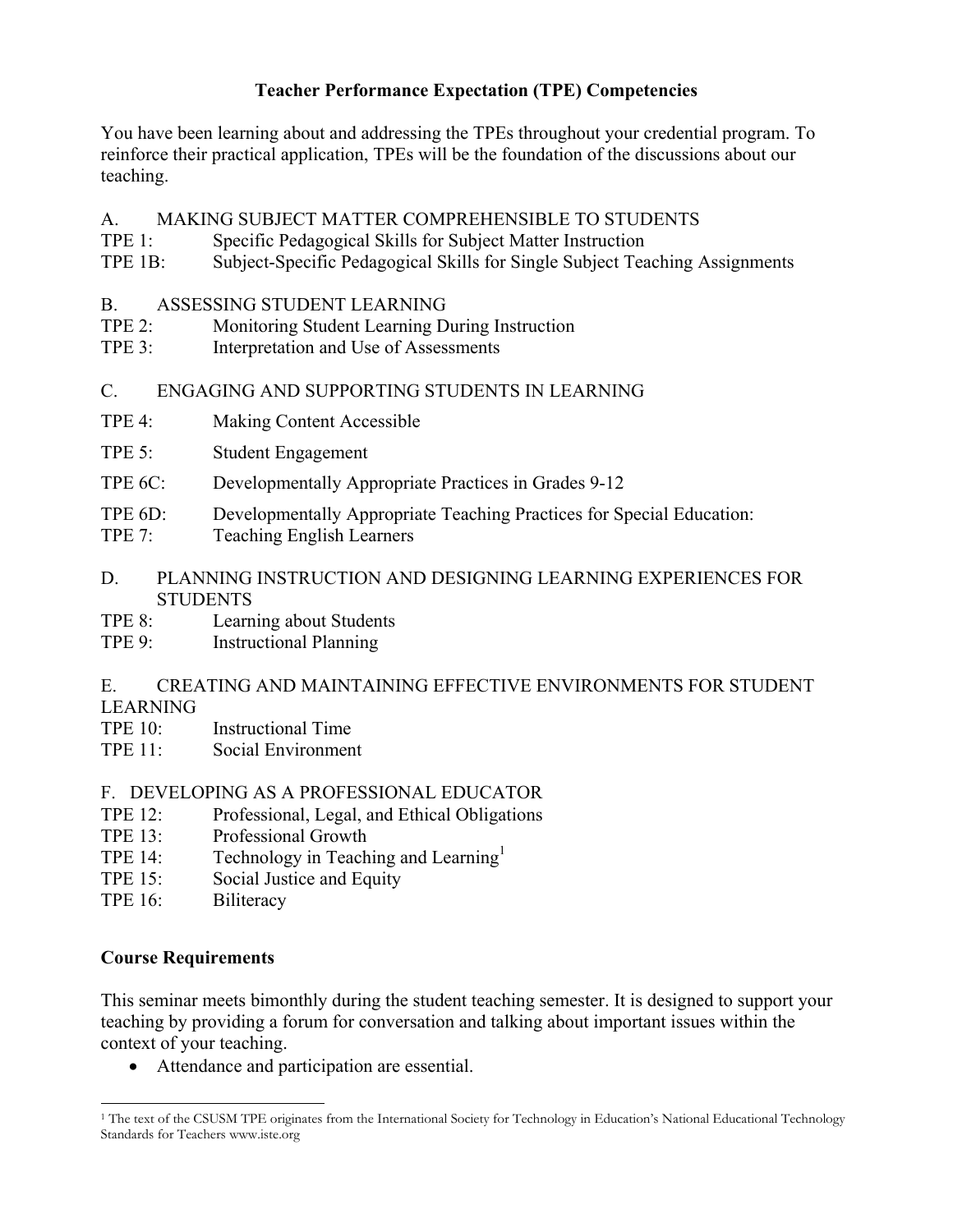- Weekly journal entries e-mailed to your university supervisor (see attached form as a suggested templace)
- Weekly feedback form completed by your cooperating teacher (see attached form). This form is initiated by you and returned to your university supervisor in your weekly class meetings. The instructor will distribute the forms to the appropriate university supervisor.

### **Attendance Policy**

Due to the dynamic and interactive nature of courses in the College of Education, all students are expected to attend all classes and participate actively. At a minimum, students must attend more than 80% of class time, or s/he **may not receive a passing grade** for the course at the discretion of the instructor. Individual instructors may adopt more stringent attendance requirements. Should the student have extenuating circumstances, s/he should contact the instructor as soon as possible. *(approved by COE Governance Community December, 1997)*

Topics

- Professionalism
- Getting to know your school (a.k.a. student teaching handbook checklist)
- Getting to know your students
- Parent Contact/involvement
- Classroom Management
- Teacher demeanor, authority, and mutual respect
- Other topics determined by need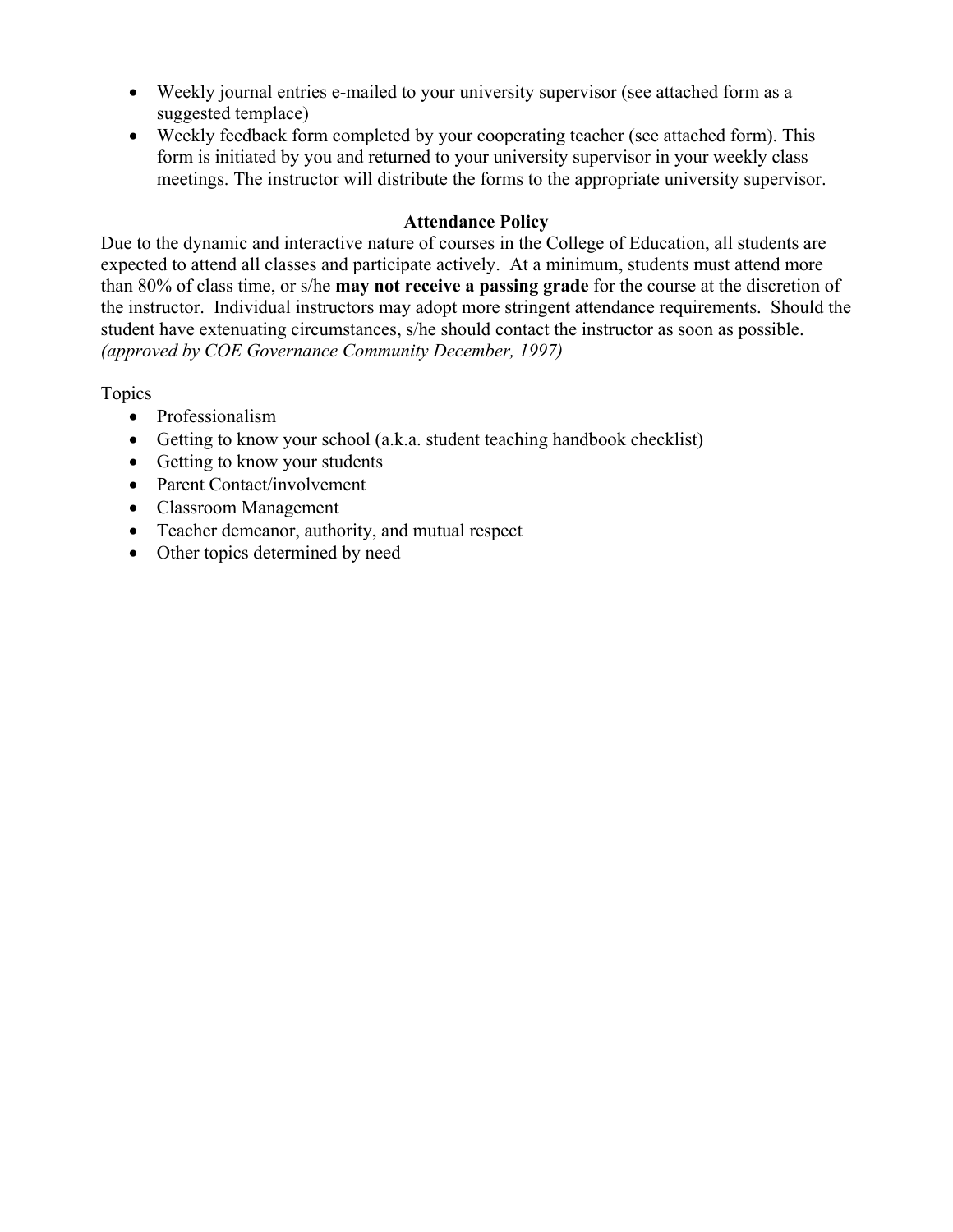#### **WEEKLY TEACHER REFLECTION JOURNAL**

(Duplicate as needed)

Name Week: from to

- 1. Did I have all lesson plans completed before I taught them and handed in to the mentor teacher the previous week? What adjustments did I make or need to make based on informal assessment?
- 2. When did I feel the most connected, engaged, or affirmed as a teacher this week? When did I feel most confident and competent with my skills?
- 3. When did I feel the most disconnected, disengaged, or discouraged as a teacher this week? When did I doubt my competence and confidence?
- 4. If I could repeat this week, what would I do differently based on the learning and responses of my students?
- 5. What am I most proud of this week based on the learning and responses of my students?

Other thoughts about this week: Questions I have:

What I would like help with next week: Requested focus of next observation (check one or two) Be sure to have a lesson plan available. Interactions with students Management/Discipline Questioning Strategies **Example 2018** Other Sociogram (calling on students, getting around the room. Be sure to have a seating chart available)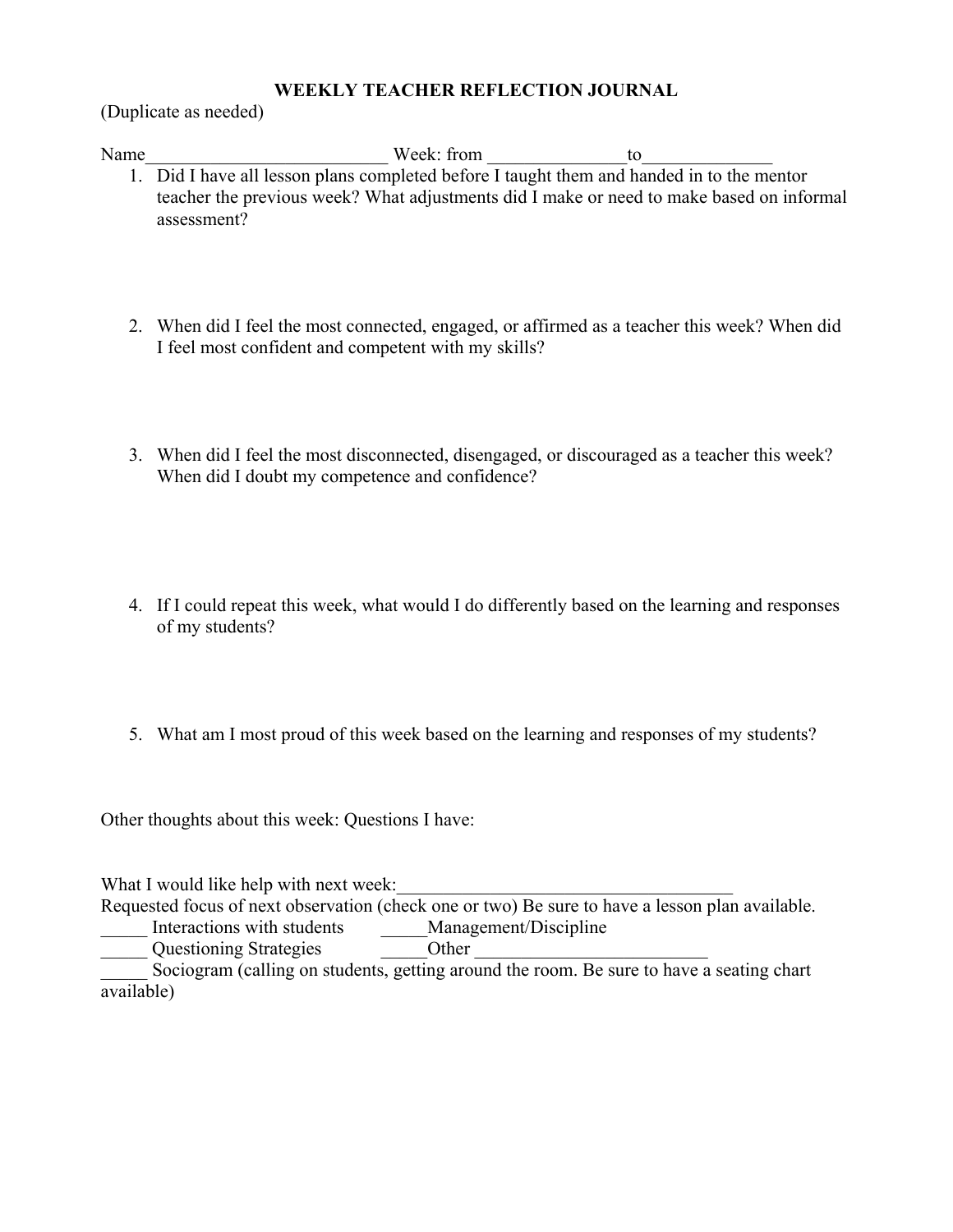### **MONTHLY JOURNAL REFLECTION SUMMARY**

Look at your weekly reflection journal, your Mentor Teacher's weekly feedback form, and any observation notes from your Clinical Supervisor. Use a highlighter to find themes or patterns to your responses about each question. Summarize your entries under each of the prompts.

1. Summarize the situations where you felt the most connected, engaged, or affirmed as a teacher this month. Summarize situations where you felt the most confident and competent.

| <b>Connected, Engaged, Affirmed</b> | <b>Confident and Competent with Skills</b> |  |  |  |
|-------------------------------------|--------------------------------------------|--|--|--|
|                                     |                                            |  |  |  |
|                                     |                                            |  |  |  |
|                                     |                                            |  |  |  |
|                                     |                                            |  |  |  |

2. Summarize the situations where you felt the most disconnected, disengaged, or discouraged as a teacher this month. Summarize when you doubted your competence and confidence.

| Disconnected, Disengaged, Discouraged | <b>Not Confident and Competent with</b><br><b>Skills</b> |
|---------------------------------------|----------------------------------------------------------|
|                                       |                                                          |
|                                       |                                                          |

3. Summarize what you would do differently based on student learning and responses for the month.

| <b>Student Learning and Responses</b> | <b>What I'd Do Differently</b> |  |  |  |
|---------------------------------------|--------------------------------|--|--|--|
|                                       |                                |  |  |  |
|                                       |                                |  |  |  |
|                                       |                                |  |  |  |
|                                       |                                |  |  |  |

4. Summarize what you are most proud of this month based on student learning and responses.

| <b>Student Learning and Responses</b> | <b>What I'm Most Proud Of</b> |  |  |  |
|---------------------------------------|-------------------------------|--|--|--|
|                                       |                               |  |  |  |
|                                       |                               |  |  |  |
|                                       |                               |  |  |  |
|                                       |                               |  |  |  |
|                                       |                               |  |  |  |